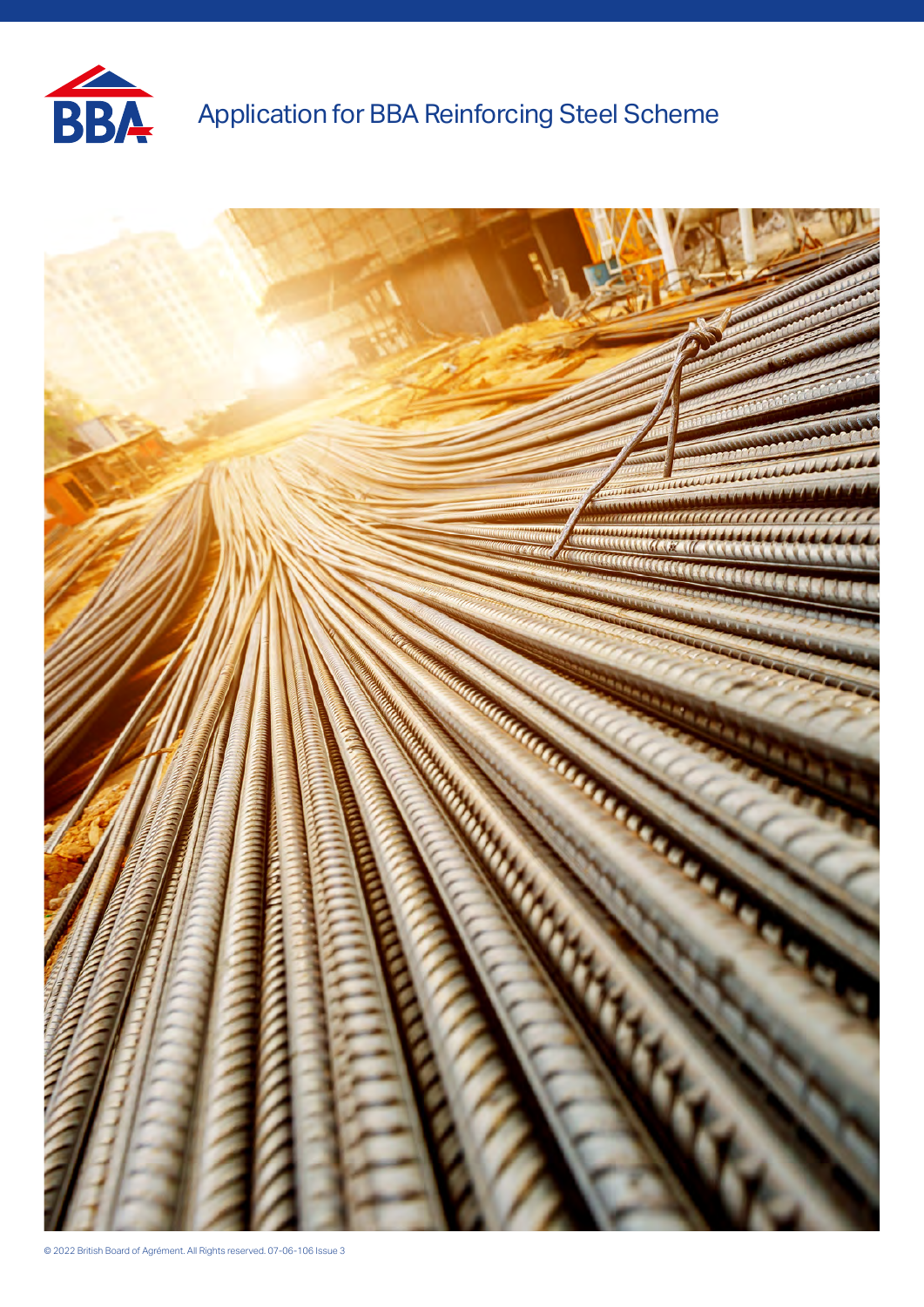# Application for BBA Reinforcing Steel Scheme

This application is relevant to:

- **Product Conformity Certification**
- Process Conformity Certification
- BS EN ISO 9001 Quality Management System

The BBA will prepare one or more Certificate(s) on the basis of the information set out in this short Application Form. It is important that your requirements are fully and precisely defined within this document as a failure to do so could result in errors or omissions in the contract.

If there is insufficient space for any of your entries on the form please insert extra pages. If you consider that any of the questions do not apply to your product, mark as 'not applicable'. Please do not leave any sections blank.

Information supplied by you will be treated in confidence and will not be disclosed, other than as required: to any third party that the BBA instructs or consults or in connection with your application; under statute; or by English law.

Please contact your BBA Client Account Manager or Client Services if you have any queries clientservices@bbacerts.co.uk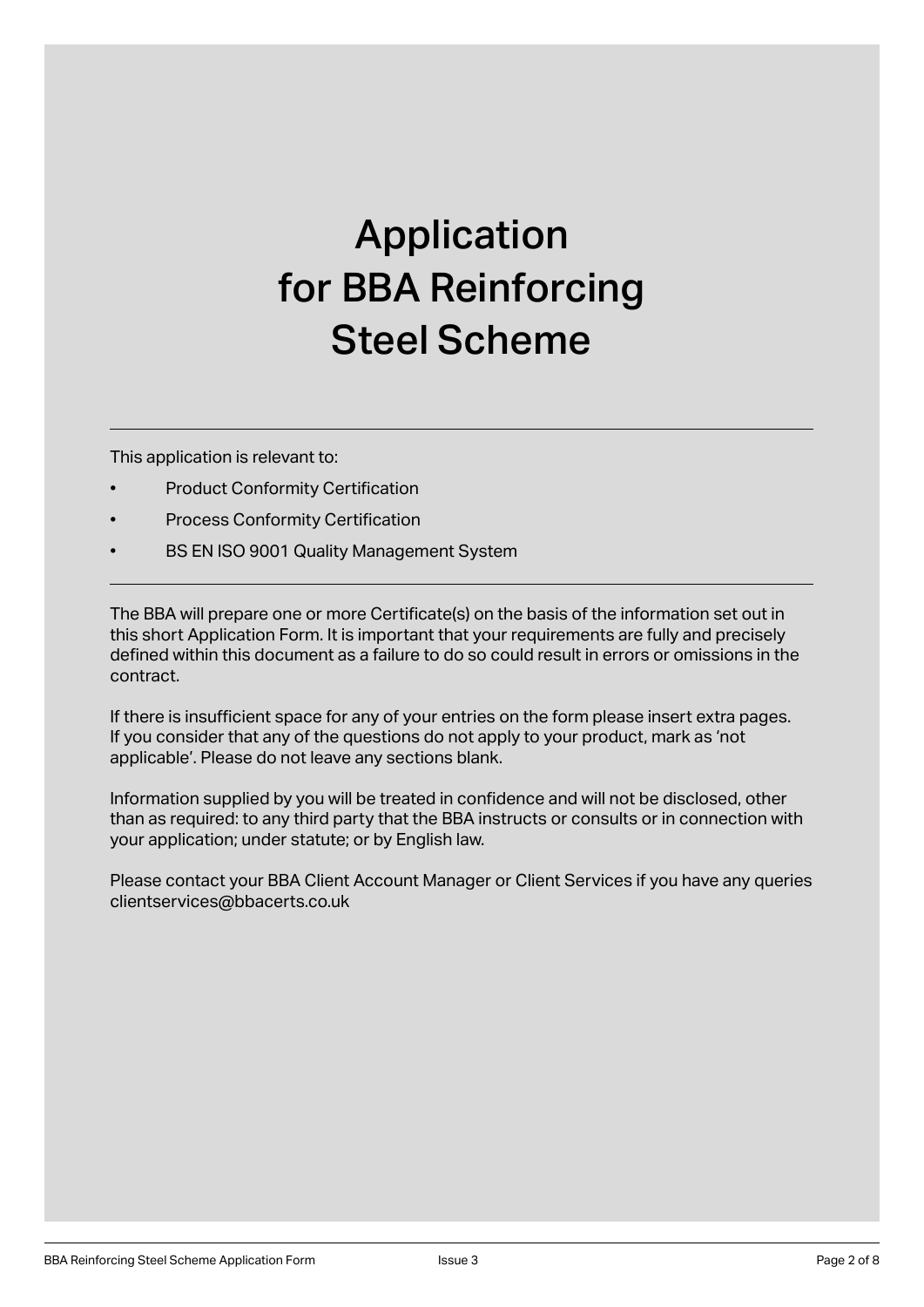## Applicant Details

Company details (as should appear on any issued Certificate)

| Registered Company name            |  |
|------------------------------------|--|
| Trading as                         |  |
| <b>Address</b>                     |  |
| Town/City                          |  |
| County                             |  |
| Postcode                           |  |
| Country                            |  |
| Company email                      |  |
| Website                            |  |
| Main telephone number              |  |
| Registered address if different    |  |
| Number of employees                |  |
| Annual turnover (£s)               |  |
| <b>Company Registration Number</b> |  |
| VAT Number (UK clients only)       |  |

#### Main Contact details

| Name           |  |
|----------------|--|
| Position       |  |
| Email          |  |
| Contact number |  |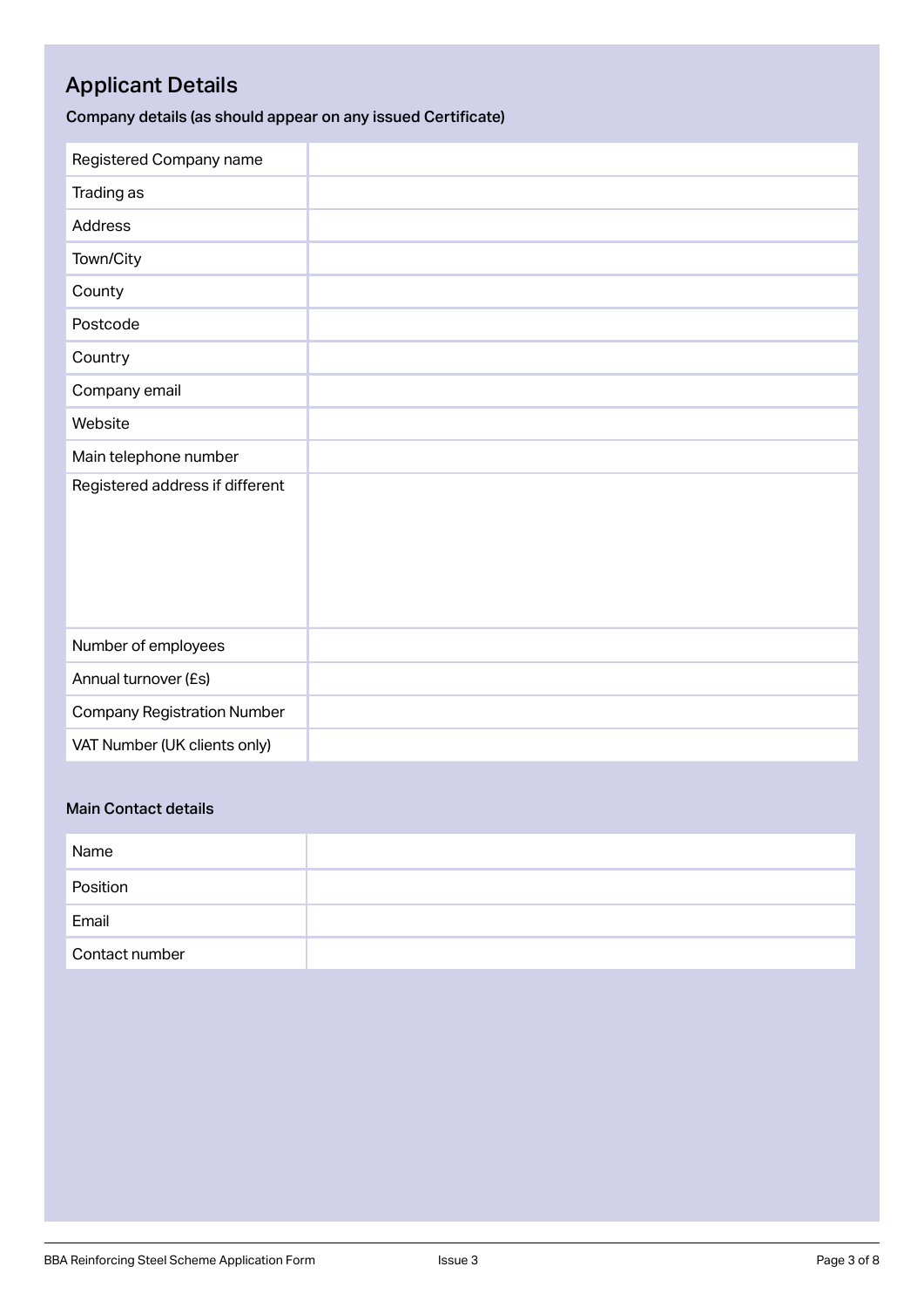#### ISO 9001 Certification

#### Management Systems - Requirements

Please indicate whether you would like for the BBA to Transfer or Recognise your existing Quality Management System Certification as part of the BBA Reinforcing Steel Scheme.

Existing certification to ISO 9001 will be taken as evidence of the suitability of the quality management system for the scheme, provided the certificate is issued by a certification body accredited by UKAS or an equivalent National Accreditation Body that is a signatory to a mutual recognition agreement, and provided that the scope of the certification is appropriate to the Scheme.

Should you not have an accredited certification provider, the BBA can provide Certification. We would recommend transferring certifications to a single provider, saving you unnecessary duplication of time, effort, and money. Find out more [here](https://www.bbacerts.co.uk/2021/08/11/bundled-bba-services-that-save-you-time-and-money/ ).

| Applying for new Certification:                                                                                          | Applying for transfer: | Applying for recognition: |  |
|--------------------------------------------------------------------------------------------------------------------------|------------------------|---------------------------|--|
| If you have existing Certification, please provide:                                                                      |                        |                           |  |
| <b>Current Certification Body:</b>                                                                                       |                        |                           |  |
| <b>Expiry Date:</b>                                                                                                      |                        |                           |  |
| Scope:                                                                                                                   |                        |                           |  |
| How was your Quality Management System (QMS) prepared?<br>In-House<br>Consultant<br>Other<br>If 'Other', please describe |                        |                           |  |
| How long has the QMS been functioning?                                                                                   |                        |                           |  |
| Have internal audits been undertaken?                                                                                    | Yes                    | No                        |  |
| Has a Management Review been conducted<br>each year?                                                                     | Yes                    | No                        |  |
| Please indicate if you require the following additional services and we will be in touch.                                |                        |                           |  |
| ISO 14001 Certification                                                                                                  | Yes                    | No                        |  |
| ISO 45001 Certification                                                                                                  | Yes                    | No                        |  |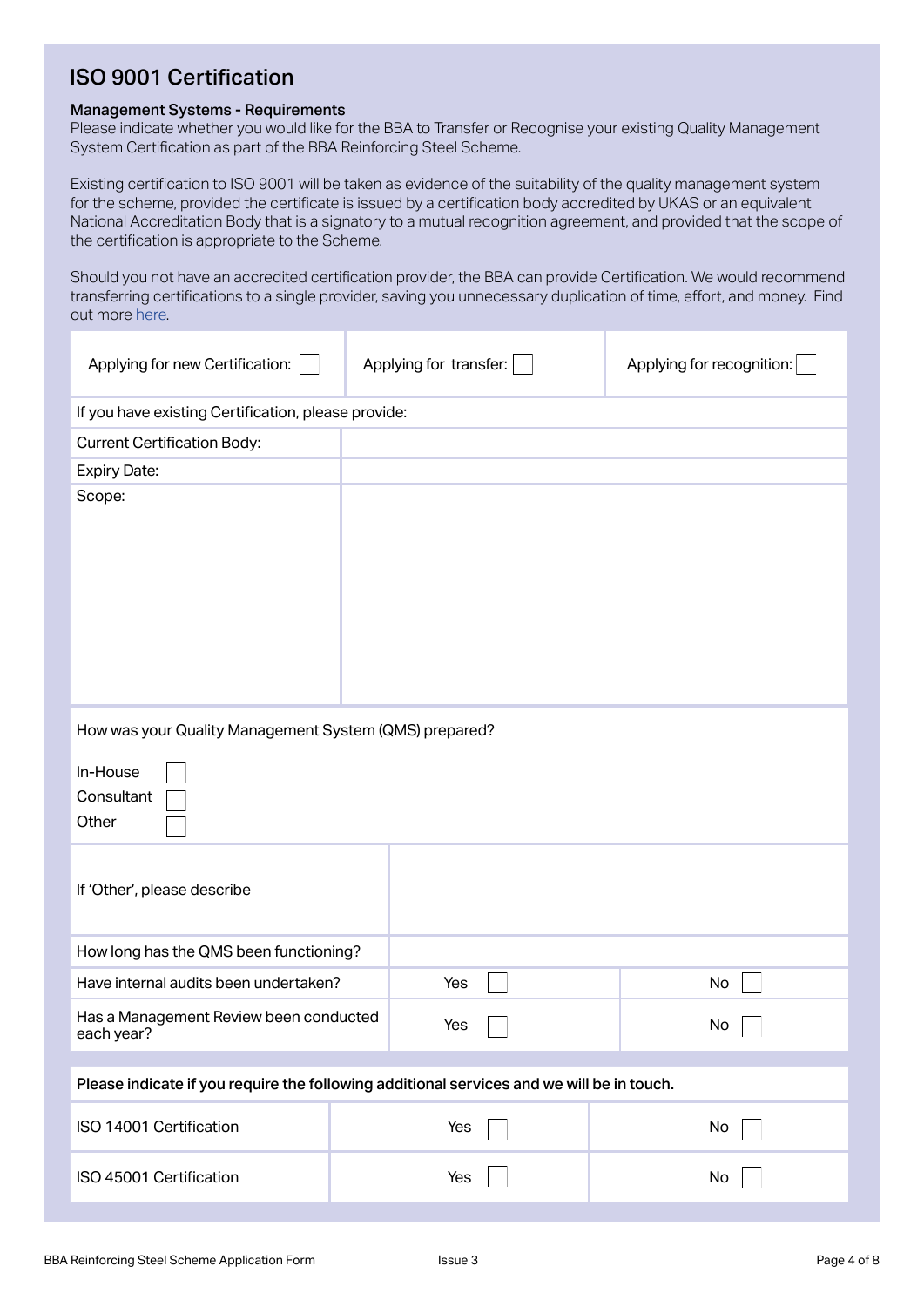#### Location(s)

Please define all locations to be covered under the Certificate(s), select whether the location is responsible for Production or Fabrication (or both), and indicate the number of personnel working at each of the locations.

| Location | Production | Fabrication | Number of<br>employees |
|----------|------------|-------------|------------------------|
|          |            |             |                        |
|          |            |             |                        |
|          |            |             |                        |
|          |            |             |                        |
|          |            |             |                        |
|          |            |             |                        |
|          |            |             |                        |
|          |            |             |                        |
|          |            |             |                        |

Please identify any locations of outsourced services/activities. This should include all sites utilised for product production processes, third party production and/or outsourced manufacturer's ('in-house') testing.

| Location | Outsourced activity or service |
|----------|--------------------------------|
|          |                                |
|          |                                |
|          |                                |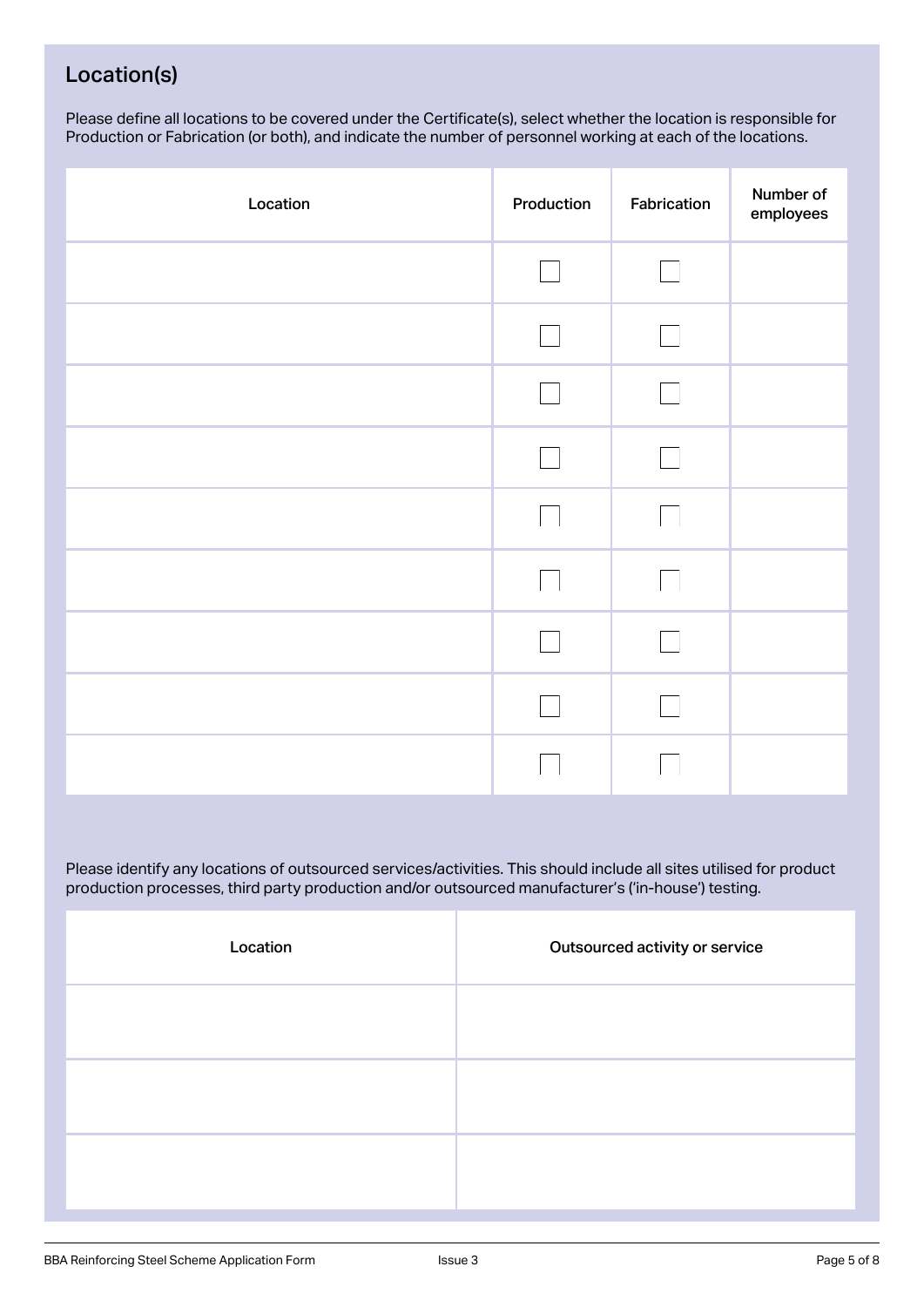## Product Conformity Certification – Standards of assessment:

Please complete in the below table.

| $\boxed{\checkmark}$   | <b>Standard / Product</b>                             | Details (Grade etc.) | Dimension ø |
|------------------------|-------------------------------------------------------|----------------------|-------------|
|                        | BS 4449:2005                                          |                      |             |
|                        | BS 4482:2005                                          |                      |             |
|                        | BS 4483:1998                                          |                      |             |
|                        | BS 4483:2005                                          |                      |             |
|                        | BS 6744: 2016                                         |                      |             |
|                        | Plain round coil feedstock for<br>BS 4449 and BS 4482 |                      |             |
|                        | ISO 17660-1: 2006 Structural                          |                      |             |
|                        | ISO 17660-2: 2006 Locational                          |                      |             |
|                        | BS 8597:2015                                          |                      |             |
| Other - Please specify |                                                       |                      |             |
|                        |                                                       |                      |             |

### Process Conformity Certification – Standards of assessment:

Please complete in the below table.

| $\overline{\checkmark}$ | <b>Standard / Product</b> | Details (Grade etc.)                 | Dimension ø |
|-------------------------|---------------------------|--------------------------------------|-------------|
|                         | BS 8666:2005              |                                      |             |
|                         | BS 8666:2020              |                                      |             |
|                         | Stocking and distribution | e.g. of BS 4449, BS 4482 and BS 4483 |             |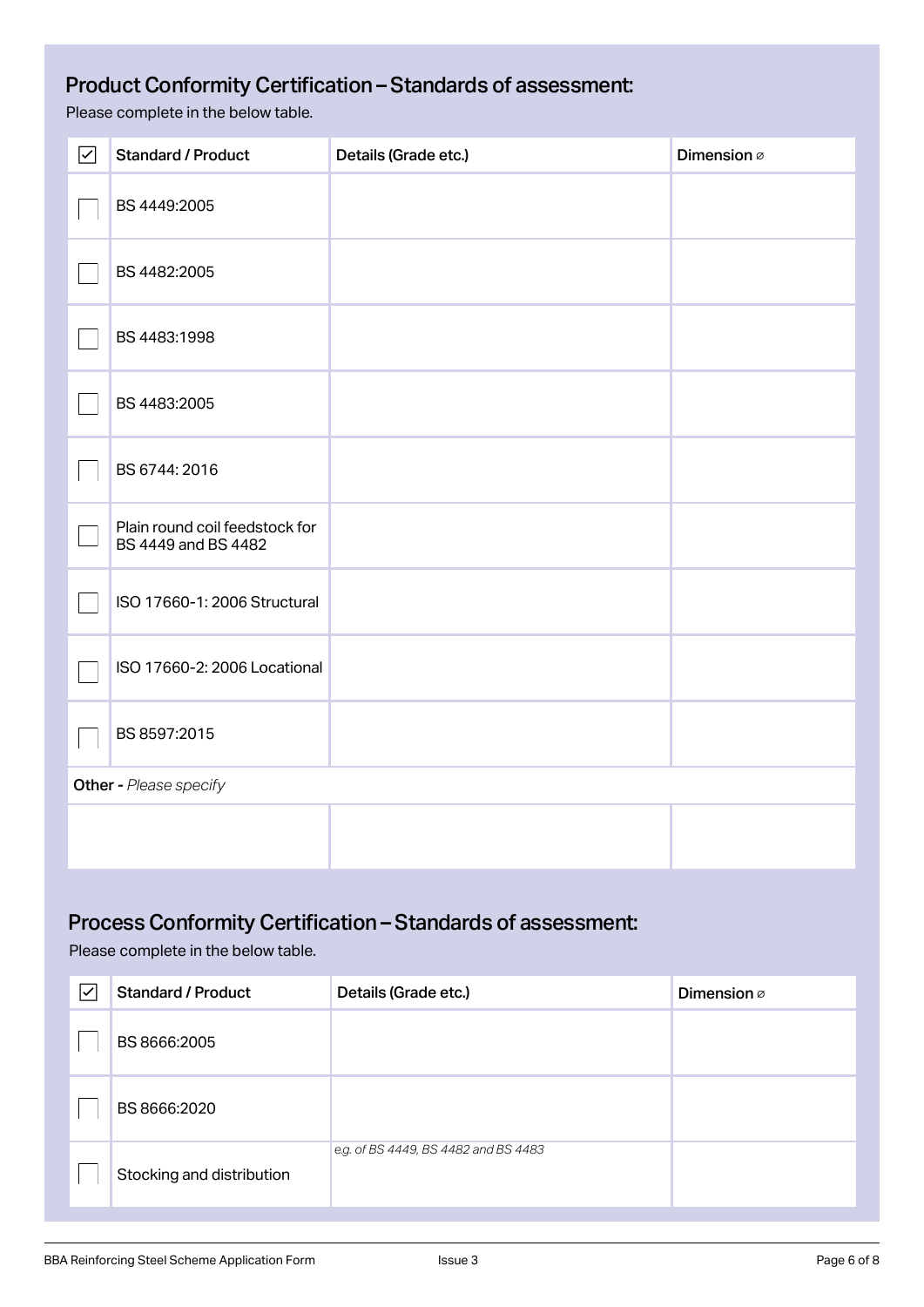If you use incoming steel products from a third party, please list the suppliers you use, and confirm that they are approved under the BBA Reinforcing Steel Scheme or an equivalent scheme approved by the BBA.

| <b>Supplier Name and Location</b> | Approved By |
|-----------------------------------|-------------|
|                                   |             |
|                                   |             |
|                                   |             |
|                                   |             |
|                                   |             |
|                                   |             |
|                                   |             |
|                                   |             |
|                                   |             |

| Signed for the Applicant   |  |
|----------------------------|--|
| Name (BLOCK CAPITALS)      |  |
| Company Name               |  |
| Job title                  |  |
| Date                       |  |
| Scan or insert e-signature |  |

Return the application form by email to clientservices@bbacerts.co.uk or post to: British Board of Agrément, Bucknalls Lane, Watford, Hertfordshire, WD25 9BA.